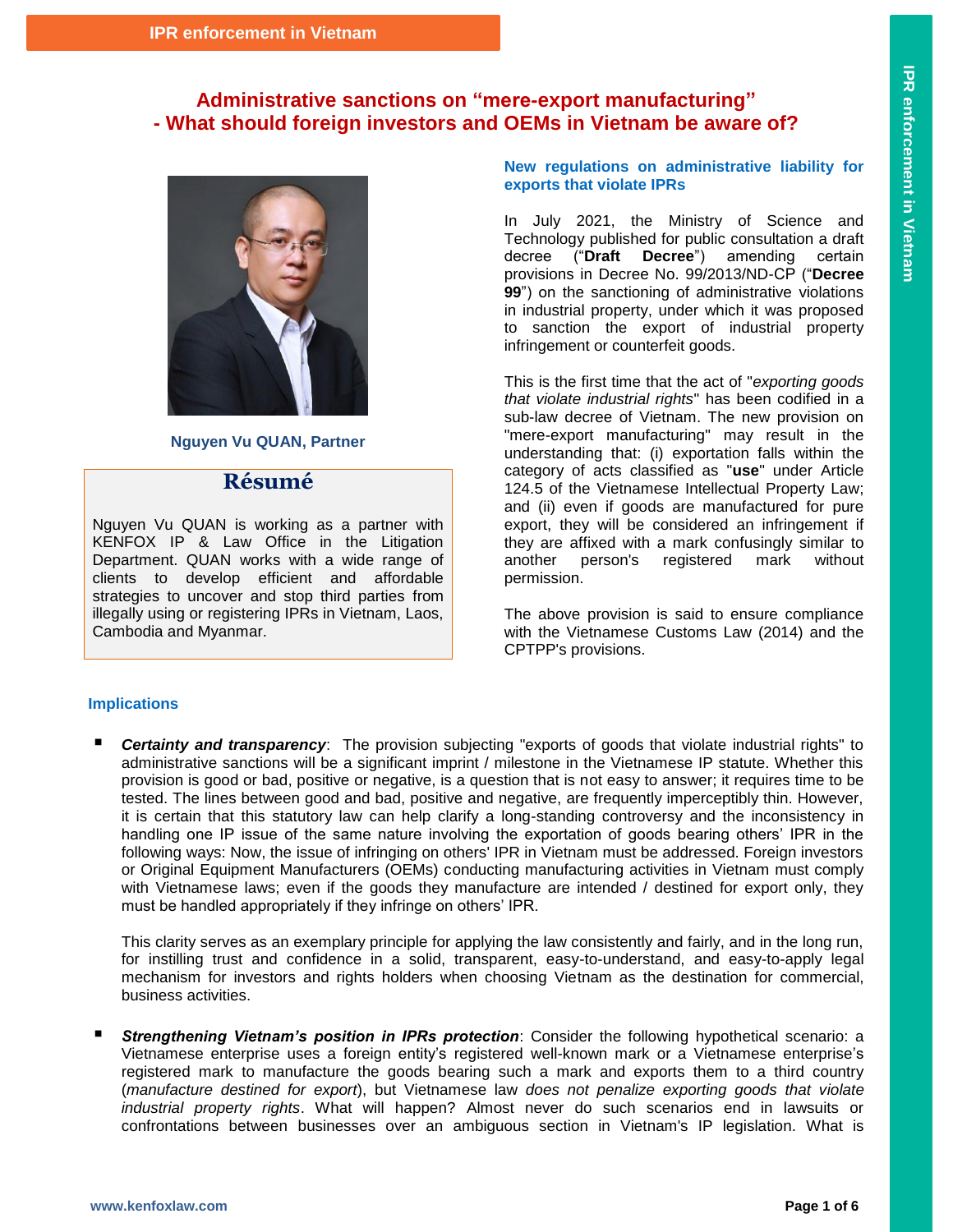potentially detrimental is that this ambiguity will breed negative attitudes toward Vietnam among foreign investors. How would Vietnam's image be perceived by foreign investors? Vietnam is most likely to be seen as a country that defends counterfeit goods, a hub for legitimate counterfeit goods manufacturing, and a micronationalist dictatorship. The provision imposing administrative sanctions on "*exporting goods that violate industrial property rights*" could be interpreted as an affirmation that Vietnam will not tolerate IP infringements, thereby strengthening Vietnam's position in IP protection - which is viewed as a national competitive edge in attracting foreign investment and garnering increasing attention from the international community.

#### **Another perspective - From the cases involving "pure-export manufacturing"**

Political stability, a young, abundant, and skilled labor force with low wages, the low cost of renting land and factories, as well as the country's geographical location in the Asian supply chain, an improved investment climate, and upgraded infrastructure all contribute to the flow of foreign investment into Vietnam. Products labeled "Made in Vietnam" are growing in popularity and trustworthiness. Vietnam has been and continues to be a destination/production location for a number of the world's most renowned brands and manufacturers (such as YKK, Samsung, INTEL, Pegatron, Millet...). Vietnam is exporting an increasing number of products labeled "Made in Vietnam" to the rest of the world.

In a common sense, exportation is the removal of commodities from a country's territory or into a special area within the territory that is designated as a separate customs zone, such as customs preference zones, industrial zones, processing and exporting zones, and non-tariff zones within the territory. Exported goods can be produced by domestic organizations or individuals, or by firms in industrial zones or processing and exporting zones that agree to process goods for foreign traders and then export them abroad via processing contracts or in the form of manufacturing solely for export.

**OEM** (Original Equipment Manufacturer) is a preferred method of commercial processing by a large number of foreign investors. Clothing, footwear, electronics, functional foods, pharmaceuticals, and toys are all examples of products manufactured under the OEM model, which is highly common in Vietnam's foreign investment activity. Accordingly, domestic firms utilize the production materials (machines, equipment, and raw materials) provided by foreign investors / customers to manufacture goods in accordance with the latter's requirements/designs. Such goods are manufactured, assembled, affixed with the foreign investors' / customers' trademarks and then packaged and exported out of Vietnam.

In the sphere of intellectual property, foreign investors frequently place a premium on trademark registration prior to conducting business in Vietnam. However, many house marks that have been registered in the host country or in export markets are rejected when they are filed in Vietnam due to their identicalness / confusing similarity to previously filed or registered trademarks of other entities in Vietnam, despite the fact that they have been conducting OEM activities in Vietnam. Export-oriented manufacturing is a closed process in which the manufactured goods are not consumed in Vietnam but are entirely exported. The question used to arise was **whether an OEM's affixing of marks identical/similar to another party's registered mark in Vietnam on the goods they manufacture destined for export constituted trademark infringement?**

This question has triggered endless debates in Vietnam and many countries around the world, particularly those with a high concentration of factories/production facilities aimed toward export, such as Vietnam, Indonesia, Malaysia, China, and a few other Asian countries.

Exporting goods outside the territory of Vietnam means that: Such goods are not circulated in the domestic market. Consumers and the general public cannot approach the trademarked goods which are only produced in factories, then packaged, sealed and shipped out of Vietnam. Therefore, consumer confusion is eliminated. In other words, consumers cannot be misled because export-only products do not exist on the market. Confusion is a critical element to establish when filing a complaint in Vietnam regarding trademark infringement. Without likelihood of confusion, there would be no harm/damage to consumers, society and rights holders. In addition, Article 124.5 of the IP Law defines "using" as three distinct types of acts, one of which is "importing," but not "exporting." Furthermore, Article 211.1 (a) of the IP Law provides that an act of "*infringement of IP rights*" is only administratively sanctioned if it "*causes damage to the author, owner*".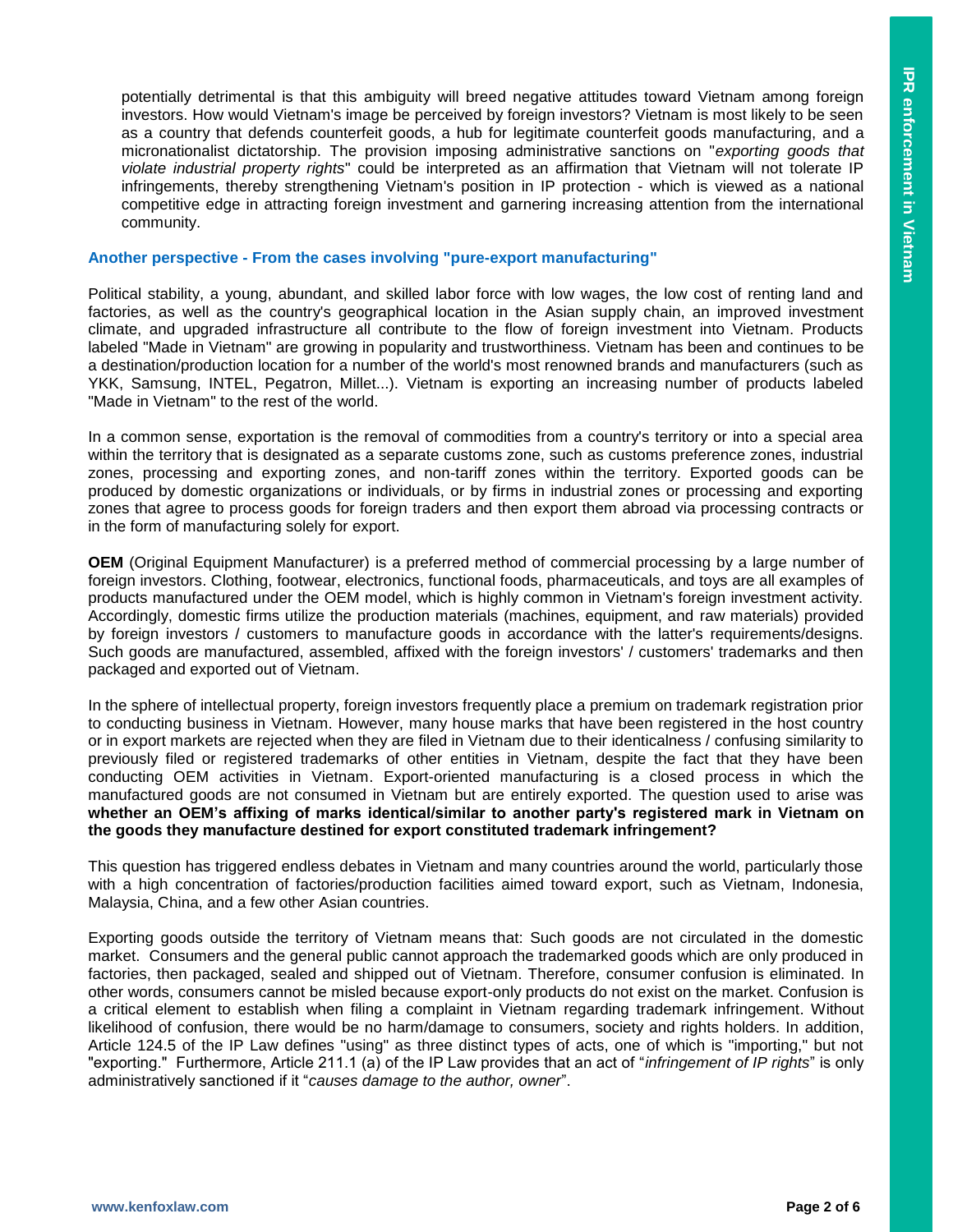This is the position taken by a Vietnamese enforcement agency in a trademark dispute involving a French trademark owner who had already registered a trademark in Vietnam for clothing items classified as Class 25 and was alleging trademark infringement by certain OEMs located throughout the country.

**Case #1**: The trademark dispute arose in 2015 when a French company brought a series of administrative enforcement actions against four OEMs located in four industrial zones in the provinces of Phu Tho, Ha Nam, Hung Yen and Hai Duong, Vietnam. Local law enforcement agency conducted raids and detected a large number of apparel items bearing **an identical mark** to the French holder's registered trademark. In defense, four OEMs submitted processing contracts with a Korean business. The contract stipulates that all products created in Vietnam will be sold to Korea to demonstrate that the manufactured goods were solely for export. The local law enforcement agency sought consultation from a superior authority. Following a meeting between representatives of the rights holders, representatives of four OEMs in Vietnam, and local enforcement agencies, the case was closed with a reference to Article 211.1(a) to determine that *exporting is not administratively sanctioned.*

However, in a similar case, customs authorities took a contrary position. Customs authorities seized an export shipment that had a trademark that was identical to another brand protected in Vietnam and issued orders sanctioning administrative offenses. The entire shipment was then destroyed.

**Case #2**: In 2016, the Anti-smuggling, Counterfeit Product Control and Intellectual Property Protection Team (Team 4) under the Anti-smuggling and Investigation Department inspected a shipment under export declaration No. 300678893930/B11 made on January 13, 2016 in the name of Pham Nguyen Confectionery Company Limited. Team 4 determined that confectionery products bearing "Choco Pie" sign infringed on ORION CORPORATION's trademark rights, seizing and destroying 1,200 boxes of Choco Pie weighing roughly 4 tons and valued at nearly 200 million VND.

To customs authorities, export manufacturing remains an infringement of IPRs since it violates the exclusive rights that only rights holders enjoy when their IPRs are protected in Viet Nam. It is worth noting that **"exporting" is not a solitary act**. Before exporting goods bearing the mark, the manufacturer must perform a series of steps, including *design, manufacturing, processing, assembly, packaging, and affixing the mark to the goods, etc.* Simply "affixing" the mark to the goods constitutes "use" thereof. Thus, the act of manufacturing for export satisfied the requirements in Article 124.5 of the IP Law for the act of "using." Under Article 129, the act of "using" a sign that is confusingly similar or identical to a registered trademark for similar products or services constitutes trademark infringement. Pure-export manufacturing satisfies all four of the elements defining "infringement of rights" provided in Article 5 of Decree 105/2006/ND-CP.

The two cases mentioned above are of the same nature in that goods are manufactured in Vietnam solely for export purposes, but each enforcement agency adopted a different interpretation and application of the law, resulting in the contrary handling. The inconsistent and conflicting handling of IP cases involving exporting by Vietnamese enforcement agencies has alarmed trademark owners, investors, and IP community in Vietnam, while Vietnamese law enforcement authorities became perplexed and reluctant to intervene in IP cases involving "pure-export manufacturing".

### **Questions from the new provision on "pure-export manufacturing"**

### *IS it necessary to establish "likelihood of confusion" and "damage" to handle the act of "exporting***"** *goods that violate industrial rights"?*

This is a question that many stakeholders, particularly OEMs, are interested in. Without additional guidance and explanation in the by-laws, it can be understood that: Even if goods are manufactured solely for export, they **will be considered an infringement of another's trademark rights** and **will be administratively sanctioned** if they bear a confusingly similar trademark without permission. This regulation appears to contradict the language of Article 211 of the IP Law, which explicitly defines the circumstances under which administrative violations for acts deemed "*an infringement of industrial property rights*" will be sanctioned. As can be seen, Article 211 of the Vietnamese IP Law is comprehensive and, when properly interpreted and applied, can be used to effectively handle the act of manufacture-for-export-only.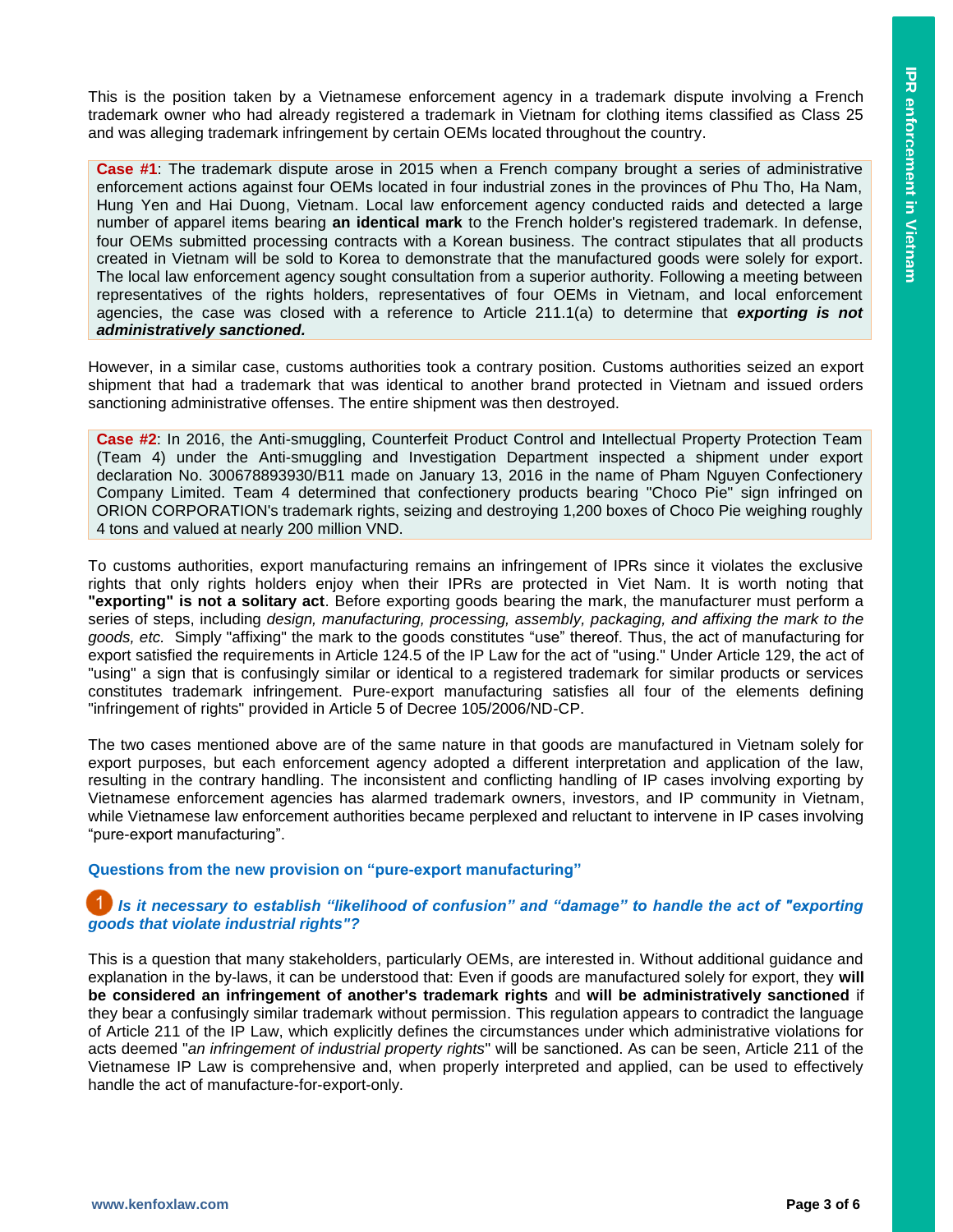**Article 211.1(a)** of the IP Law stipulates that only acts of "*infringing upon intellectual property rights causing damage to authors, owners, consumers or society" will be "sanctioned for administrative violations*". This means that in order to have an act of "infringement of industrial property rights" dealt with, the requester must establish that the act "caused damage." However, rights holders are not required to establish "*damage*" if a third party engages in "*producing … transporting, trading in counterfeit goods of IP or assigning others to perform this act*" under **Article 211.1(b)** or "*producing, importing, transporting, trading, stocking stamps, labels or other articles bearing the counterfeit mark… or handing it over to another person to perform this act*" under Article 211.1(c) of Vietnamese IP Law.

Thus, it can be seen that under Vietnamese intellectual property law, there is a distinction between two sorts of acts, as defined in Article 211.1(a) and (b), and thus two unique means of dealing with them. Under this logic, it is required to assess the extent to which the conduct of "*manufacturing solely for export*" qualifies for proper legal handling. It can be understood that:

- If the goods only bears a sign **similar** to another's trademark, the act of "manufacturing merely for export" can be administratively sanctioned **if and only if** the rights holders can establish the "**likelihood of confusion**" and "**damage**". Thus, in order to impose administrative sanctions against OEMs for using a sign that is confusingly similar to another's trademark, the trademark owner must establish the likelihood of confusion and damage. Otherwise, OEMs will be immune from administrative penalties.
- However, if the goods bear a sign **identical** with another's trademark, it is not mandatory to establish the "**likelihood of confusion**" and "**damage**" so as to impose administrative sanctions against the alleged infringer. Article 16 of TRIPs provides that *"In case of the use of an identical sign for identical goods or services, a likelihood of confusion shall be presumed"*. This provision is understood to mean that when an identical mark is used on identical goods, the likelihood of confusion is presumed and does not need to be established. Vietnamese law provides regulations/explanations that correspond to Article 16 of TRIPs, specifically, Article 13.2(a) of Circular 11/2015/TT-BKHCN dated June 26, 2015 providing for "*Acts*  infringing upon rights to marks" [2. Identification of elements infringing upon rights to marks: a) In case of *use of a sign identical to a mark for a goods or service identical …it is unnecessary to examine the possibility of consumer confusion about the goods or service bearing the mark"]*. Thus, international law and Vietnamese law both agree that: in the case of using identical signs for identical products, there is no need to establish consumer confusion.

# *Whether it sparks rampant IPR squatting and abuse?*

*Heavy obligations and risks for foreign investors:* In another view, the downside of regulations on subjecting "exports of goods that violate industrial rights" to administrative sanctions lay in the question that many people ask: Whether the aforementioned laws dampen the flood of foreign investment into Vietnam, erode exportoriented manufacturing capacity, and make the investment climate in Vietnam less attractive. This is somewhat justified because there are companies and corporations that manufacture goods in Vietnam solely for export, investing in machinery, production tools, and factories to create jobs for local residents and contribute to the country's economic development. Why are they required to register their intellectual property in Vietnam in order to have a secure legal tool for exporting, while the manufactured goods are not sold to Vietnamese people or not sold/distributed in the Vietnamese market, not to mention the successful registration of trademarks in Vietnam is increasingly difficult due to the trademark defensive registration or registration in bad-faith.

> *"Basically, IP protection serves two purposes: first, to safeguard the lawful rights and interests of IPR holders; and second, to safeguard consumers"*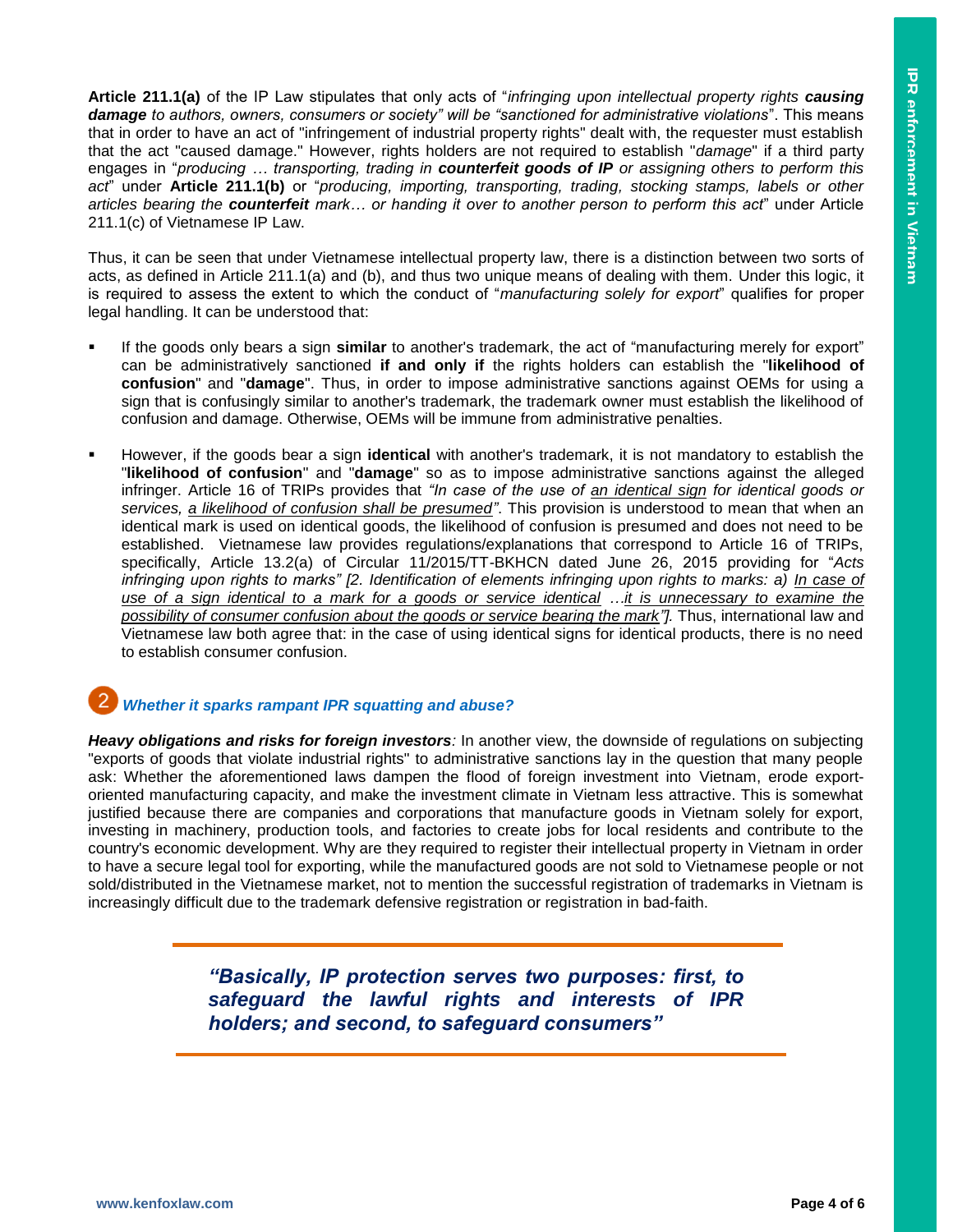Basically, IP protection serves two purposes: first, to safeguard the lawful rights and interests of IPR holders; and second, to safeguard consumers. How are the rights and interests of IPR holders damaged when the trademarked goods manufactured in Vietnam are destined for export. Given that the goods are not sold or distributed within the country, how can this be confusing for consumers? Whether the institution of exporting administratively sanctioned IPR violating goods is seen to go too far and beyond the primary aim of IP law, hence providing excessive protection to IPR holders.

*Rampant IPR squatting and abuse:* The regulation imposing administrative sanctions on "exports of goods that violate industrial rights" may lead to the understanding that affixing a sign identical or similar to another's trademark for goods of the same kind with those bearing the registered marks intended solely for exportation shall **automatically** constitute an infringement of trademark rights, without the need to establish a likelihood of confusion. This regulation is hazardous in that it has the potential to **encourage rampant trademark squatting** — the practice of registering trademarks in bad faith in order to attack foreign investors/OEMs in Vietnam to earn illicit profits.

According to our observations, in Vietnam, an individual named "Azais Stephane, Alexandre" residing in Ho Chi Minh City filed nearly 200 trademark applications, of which, most of them are well-known trademarks and long-standing reputation of foreign brand owners in many countries around the world.

Consider the following hypothetical scenario: An EU or Japanese manufacturer employs their factory in Vietnam to produce goods in Vietnam, then exports all those goods to their home country; the trademark was already registered in EU or Japan, but cannot be registered in Vietnam due to the trademark having been pre-registered in bad faith in Vietnam by an organization/individual. While in production, their factory was shut down, and the goods were seized for allegedly *infringing on* the registered trademark of a Vietnamese organization/individual. The right to own such a mark has devolved into something akin to a lethal weapon that has been abused for malignant purposes.

However, if Vietnam adopts a regulation requiring only proof that the goods are "*manufactured for export only*", the manufacturer can use another's and is exempt from legal liability, the prospect of a manufacturer using another's registered trademark to affix on goods destined for export to a third country will quickly become rampant and uncontrollable.

### **The bottom line**

In practice, foreign investors or OEMs can play two roles: as trademark owners and as accused users of trademarks that infringe on the trademark rights of others. Therefore, it is challenging to foresee all possible circumstances for the formation of institutions capable of appropriately addressing the issue of manufacturing goods for export in any country.

Using an unregistered trademark in the context of Vietnam's changing IP legislation regarding the *manufacture of goods destined for export* will expose foreign investors/OEMs to unforeseen risks. This new regulation can stimulate rampant IPR squatting and abuse. Therefore, the fight against pervasive IP squatting aiming to defend OEM manufacturing activities in Vietnam, while simultaneously combating the illegitimate use of trademarks owned by other organizations/individuals for the export purpose is two essential duties for Vietnamese legislators. To avoid the possibility of IPR legislation being abused, IP experts believe that Vietnamese law should adopt comprehensive, comprehensive, and rigorous regulations that address the five main major difficulties.

- (i) Right to register intellectual property;
- (ii) Genuine use of IP objects;
- (iii) Mechanism for opposition/cancellation of IPRs;
- (iv) Bad-faith of the rights holders;
- (v) Criteria to be satisfied when dealing with the act of "manufacturing for export only" (*including detailed guidance on cases where the act of manufacturing goods destined for export will be subject to administrative sanctions and cases where the likelihood of confusion must be established as a prerequisite to impose administrative sanctions to deal with such act*).